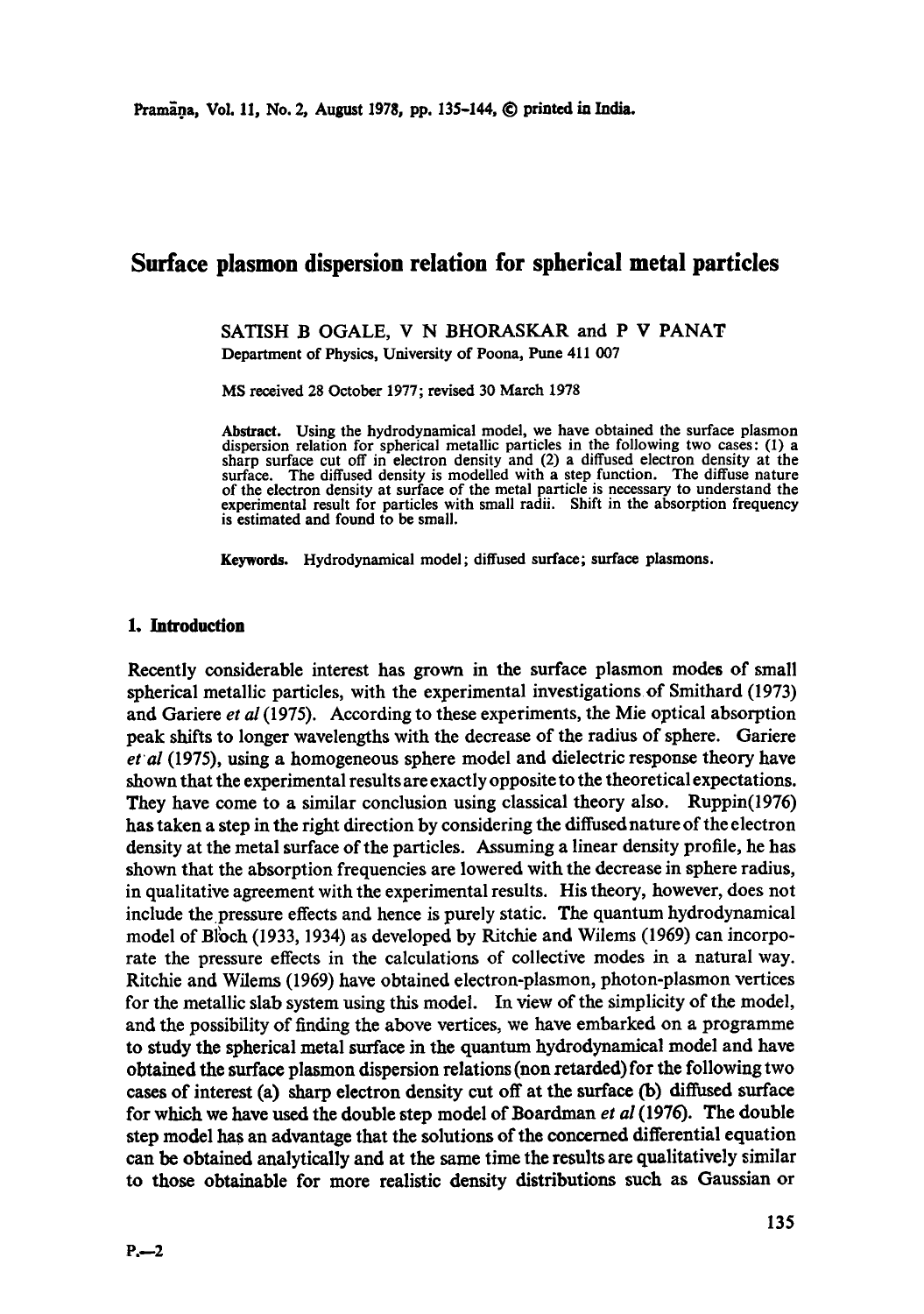## 136 *Satish B Ogale, V N Bhoraskar and P V Panat*

exponential profiles (Boardman *et al* 1975). This conclusion also finds the support in recent work of Cunningham *et al* (1974) on the effect of depletion layers on the surface plasmon polariton of semiconductors.

### **2. Calculations of dispersion relation**

## 2.1. *Sharp cut off*

We have a uniform positive neutralising background for our electron gas in a spherical boundary. We use (1) Euler equation for momentum transfer in which imbalance of electrostatic force and gradient of pressure give the acceleration. We use Fermi pressure to take into account the Pauli principle; (2) Equation of continuity; and (3) Poisson equation. Thus the equations of motion for the hydrodynamic velocity v and the potential  $\phi$  in electrostatic approximation are,

$$
m\frac{D\mathbf{v}}{Dt} = e\overline{\mathbf{v}}\phi - \mathbf{v}\int\limits_{0}^{n\,(\mathbf{r},t)}\frac{d\zeta}{n'}\,(n')\tag{1}
$$

(2)

 $\nabla^2 \phi = 4\pi e \left[ n \left( \mathbf{r}, t \right) - Z \right] \mathbf{r}.$ We use the pressure  $\zeta(n)$ , the Fermi pressure, as

$$
\zeta(n)=\frac{\hbar^2(3\pi^2)^{2/3}}{5m}n^{5/3}
$$

 $l(r)$  is the +ve ion density. *D|Dt* represents a co-moving time derivative. The hydrodynamic equations can be simplified by introducing the velocity potential  $\psi(\mathbf{r}, t)$  according to the definition,

$$
\mathbf{v} = -\nabla \psi. \tag{3}
$$

This transforms eq. (1) to the following form

$$
\frac{\partial \psi}{\partial t} = \frac{1}{2} (\nabla \psi)^2 + \frac{1}{m} \int_0^n \frac{d\zeta}{n'} \frac{(n')}{n'} - \frac{e}{m} \phi. \tag{4}
$$

The equation of continuity can be written down as

$$
\frac{\partial n}{\partial t} = \nabla \cdot [n \nabla \psi]. \tag{5}
$$

We shall now follow the standard procedure of linearisation of these equations and expand the hydrodynamical variables as,

$$
n(r, t) = n_0(r) + n_1(r, t) + n_2(r, t) + \dots \tag{6}
$$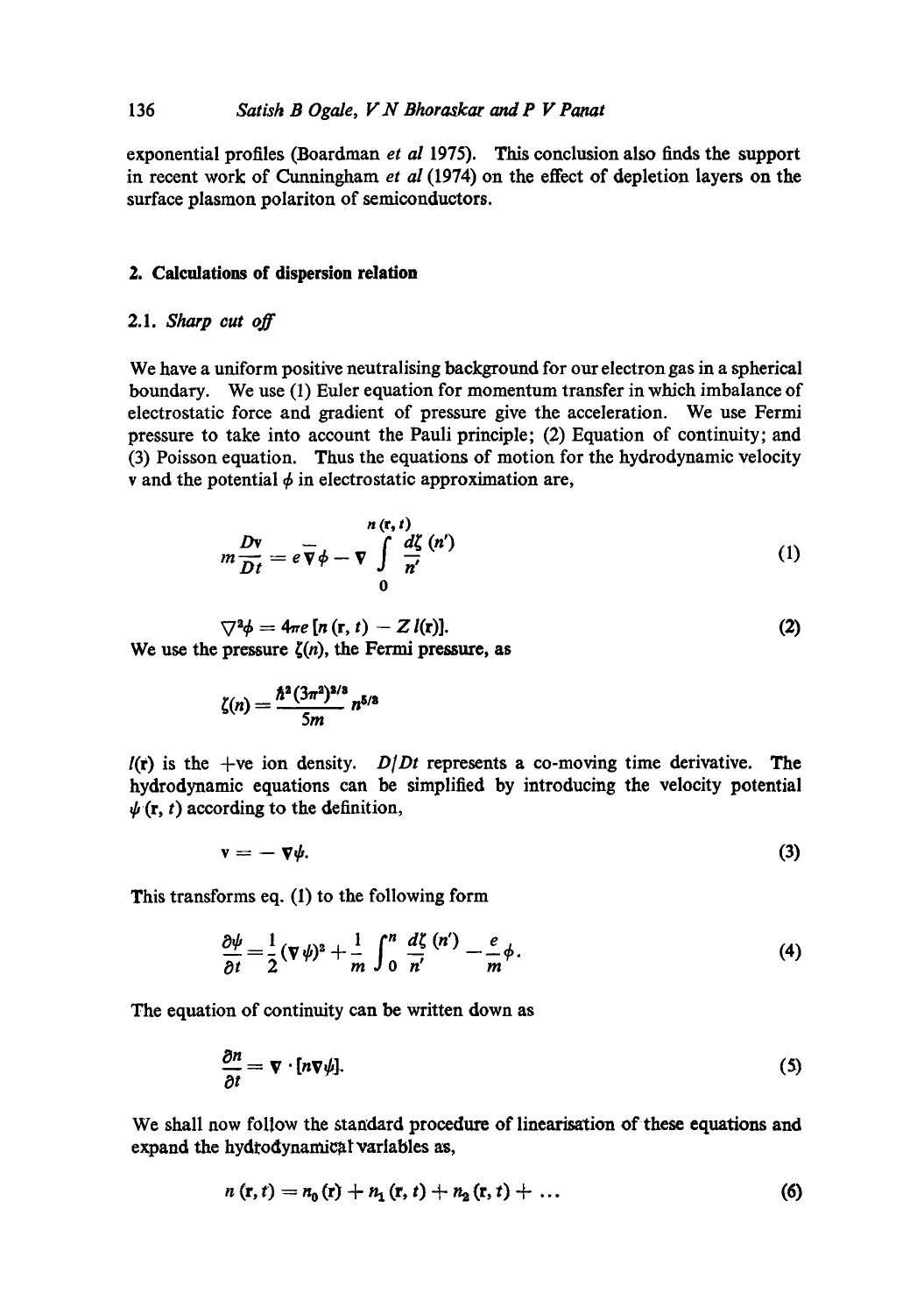*Surface plasmon dispersion in particles* 137

$$
\phi(r, t) = \phi_0(r) + \phi_1(r, t) + \phi_2(r, t) + ... \qquad (7)
$$

$$
\psi(\mathbf{r},t)=\psi_1(\mathbf{r},t)+\psi_2(\mathbf{r},t)+\ldots
$$
\n(8)

Here it has been assumed that  $n_0 > n_1 > n_2$ . Using these expansions in eqs  $(2)$ ,  $(4)$  and  $(5)$  and collecting quantities of the same order we get in zeroth order,

$$
\frac{5}{2}\xi n_0^{2/3} = e\phi_0 \tag{9}
$$

$$
\nabla^2 \phi_0 = 4\pi e \left( n_0 - Z l_0 \right). \tag{10}
$$

And in first order,

$$
\frac{\partial \psi_1}{\partial t} = -\frac{e}{m} \phi_1 + \frac{5\xi}{3m n_0^{1/3}} n_1 \tag{11}
$$

$$
\nabla^2 \phi_1 = 4 \ \pi e n_1 \tag{12}
$$

$$
\frac{\partial n_1}{\partial t} = \nabla \cdot [n_0(\mathbf{r}) \nabla (\psi_1)]. \tag{13}
$$

**Here** 

$$
\xi = \frac{\hbar^{\rm a} (3\pi^{\rm a})^{\rm a/a}}{5m}.
$$

In our particular problem,

$$
n_0(\mathbf{r}) = n_0 \quad r < R
$$
\n
$$
= 0 \quad r > R. \tag{14}
$$

Hence eqs (11), (12) and (13) take still simpler forms viz.,

$$
\frac{\partial \psi_1}{\partial t} = -\frac{e}{m}\phi_1 + \frac{V_F^2}{3n_0}n_1\tag{15}
$$

$$
\nabla^2 \phi_1 = 4\pi e n_1 \tag{16}
$$

**and** 

$$
\frac{\partial n_1}{\partial t} = n_0 \nabla^2 \psi_1 \tag{17}
$$

Here  $V_F = \hbar (3\pi^2 n_0)^{1/3}/m$ , the speed of the most energetic electrons in the Fermi sea at  $T=0$ .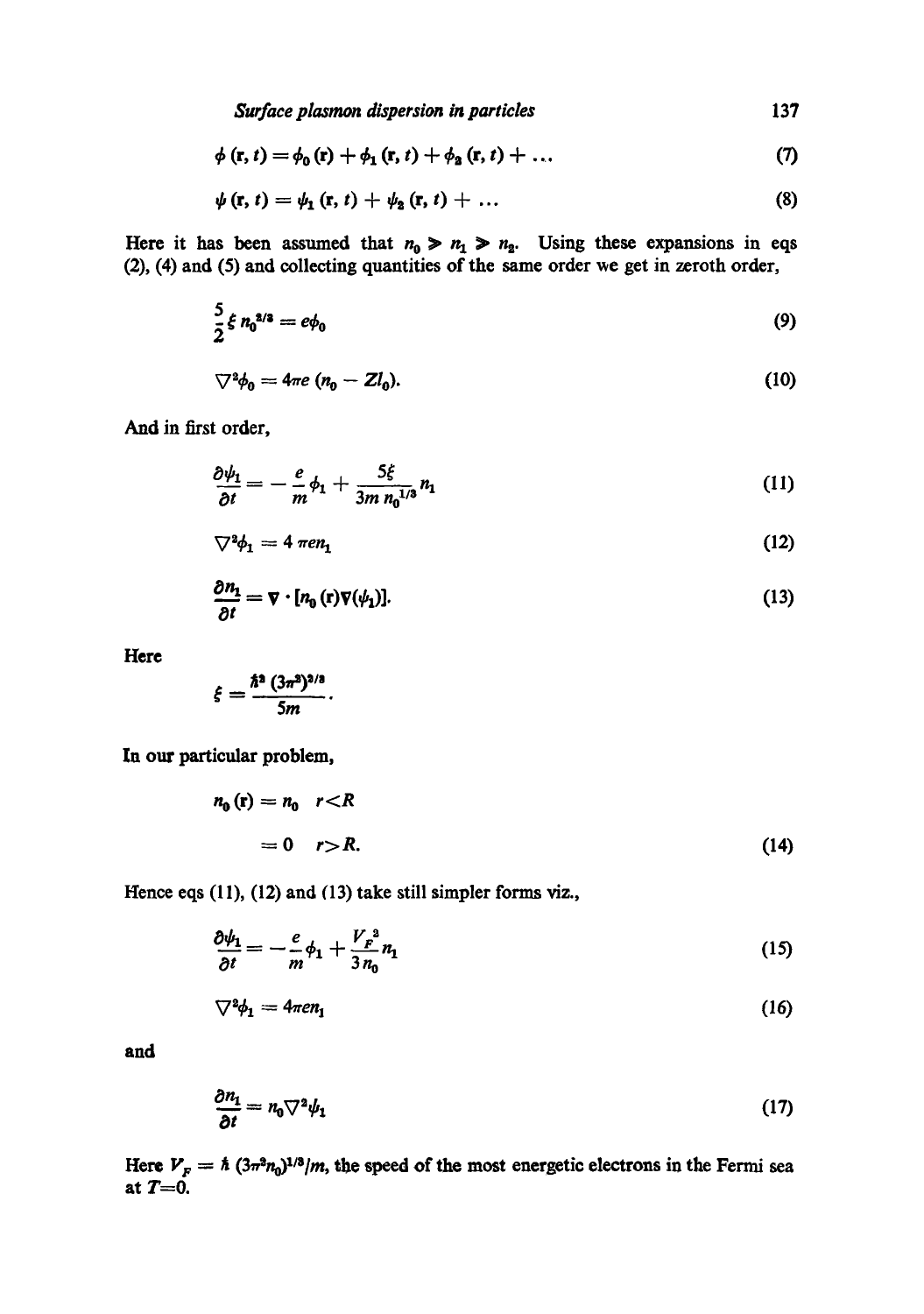Eliminating  $\psi_1$  between (15) and (17) and then using (16) we get,

$$
\left(\frac{\partial^2}{\partial t^2} + \omega_p{}^2 - \beta^2 \nabla^2\right) n_1 = 0. \tag{18}
$$

Here

$$
\omega_p^2 = \frac{4\pi n_0 e^2}{m}
$$
 and  $\beta^2 = \frac{V_F^2}{3}$ .

It is obvious from (18) that space and time can be separated as  $n_1(r) \exp(-i\omega_1 t)$ and since the problem has spherical symmetry, expanding  $n_1(r)$  in spherical harmonics we get for the interior,

$$
n_1(\mathbf{r}) = \sum_{l,m} R_l(r) Y_{lm}(\theta,\phi). \tag{19}
$$

Substituting (19) into (18) with  $K^2 = (\omega_1^2 - \omega_p^2)/\beta^2$  we get the equation for  $R_l(r)$  as,

$$
\frac{d^2R_l}{dr^2} + \frac{2}{r}\frac{dR_l}{dr} + \left[K^2 - \frac{l(l+1)}{r^2}\right]R_l = 0.
$$
 (20)

The solution of eq. (20) with the boundary condition of finiteness of  $R_t$  at origin is  $R_i = Au_i$  (*Kr*). Here

$$
u_{l}(Kr)=\sqrt{\frac{\pi}{2Kr}}\;I_{l+1/2}\left(Kr\right),
$$

the modified Bessel's function. From (16) we note that  $\phi_1(r, t)$  can also be separated as,

$$
\phi_1(\mathbf{r}, t) = \phi_1(\mathbf{r}) \exp\left(-i \omega_i t\right) \tag{21}
$$

expanding  $\phi_1(r)$  as,

$$
\phi_{1}(\mathbf{r}) = \sum_{l, m} \phi_{l} (r) Y_{lm} (\theta, \phi). \tag{22}
$$

Using (16), and (22) we get the equation for  $\phi_i(r)$  to be,

$$
\frac{d^2\phi_l}{dr^2} + \frac{2}{r}\frac{d\phi_l}{dr} - \frac{l(l+1)}{r^2}\phi_l = Cu_l(Kr)
$$
 (23)

where

$$
C=4\pi eA.
$$

Addition of  $K^2\phi_t$  on both sides of (23) gives,

$$
\frac{d^2\phi_i}{dr^2} + \frac{2}{r}\frac{d\phi_i}{dr} + \left[K^2 - \frac{l(l+1)}{r^2}\right]\phi_i = Cu_i\ (Kr) + K^2\phi_i. \tag{24}
$$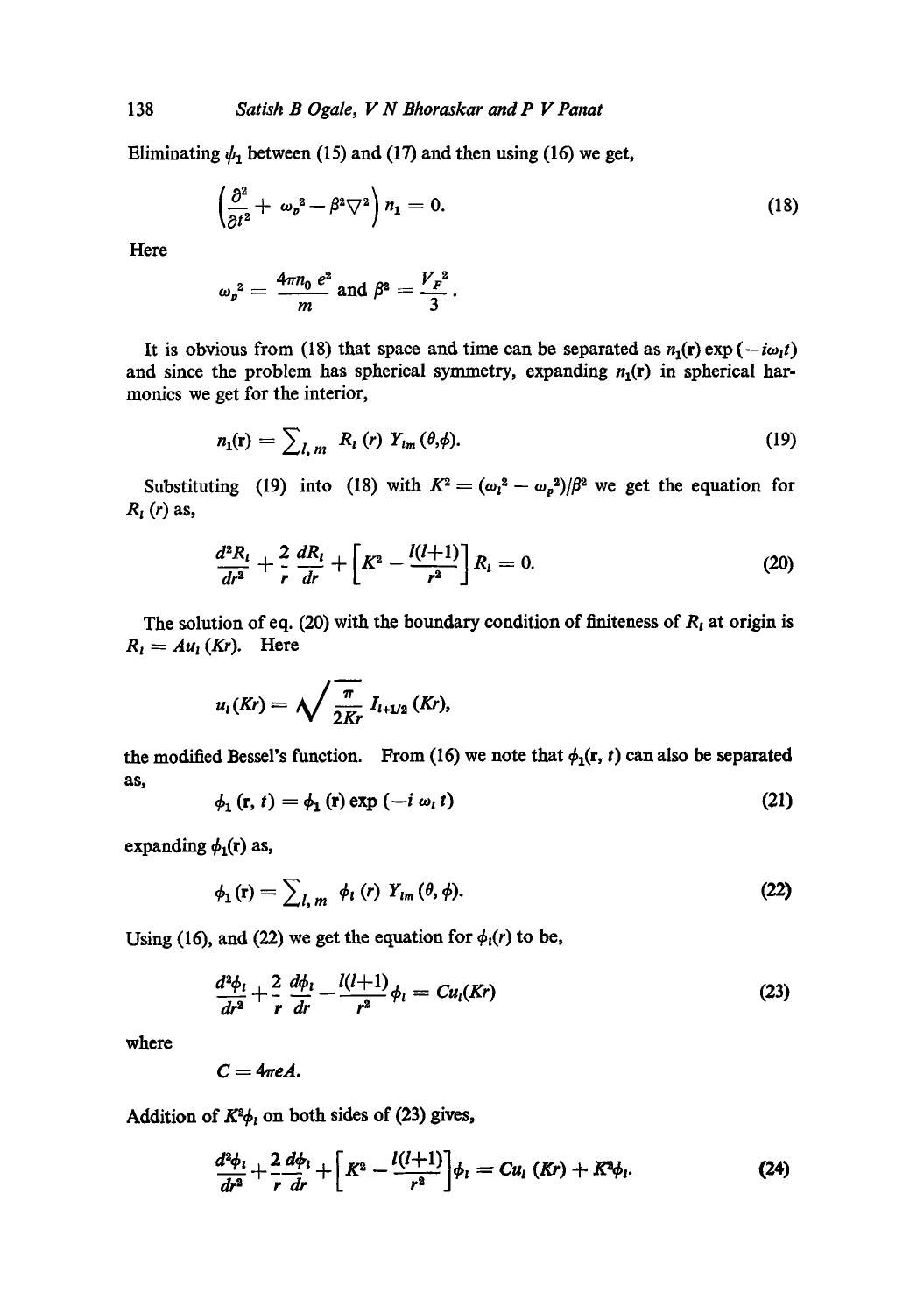The interior solution of eq. (24) clearly is,

$$
\phi_i(r) = -\frac{C}{K^2} u_i (Kr) + Br^1. \tag{25}
$$

For exterior there are no real charges and therefore  $n_1=0$  and the equation for  $\phi_1(r)$ simply becomes  $\nabla^2 \phi_1 = 0$  which clearly has the exterior solution as,

$$
\phi_t(r) = \frac{F}{r^{t+1}}\tag{26}
$$

Putting continuity condition on  $\phi_i(r)$  and  $\partial \phi_i/\partial r$ , we get by solving,

$$
B = \frac{C}{K^2 R^l} \left( \frac{l+1}{2l+1} \right) \left[ \frac{KR}{(l+1)} u'_l (KR) + u_l (KR) \right]. \tag{27}
$$

Thus we have got the complete solution for the interior.

$$
n_1^I(\mathbf{r}) = \sum_{l,m} A u_l (Kr) Y_{lm} (\theta, \phi)
$$
 (28)

And,

$$
\phi_1^I(\mathbf{r}) = \sum_{l,m} \frac{4\pi e A}{K^2} \Big\{ -u_l(Kr) + \left(\frac{l+1}{2l+1}\right) \Big[ u_l(KR) + \frac{KR}{(l+1)} u'_l(KR) \Big] \Big(\frac{r}{R}\Big)^l \Big\} \times XY_{lm}(\theta, \phi).
$$
\n(29)

Putting the usual hydrodynamical condition that the electronic velocity normal to the surface must vanish we get the surfaee-plasmon dispersion relation. Since,

$$
\dot{\mathbf{V}}_1 = \frac{e}{m} \nabla \phi_1 - \frac{\beta^2}{n_0} \nabla n_1. \tag{30}
$$

In our case the condition simply becomes,

$$
\frac{e}{m}\frac{\partial \phi_1^l}{\partial r} - \frac{\beta^2}{n_0}\frac{\partial n_1^l}{\partial r} = 0 \quad \text{at } r = R. \tag{31}
$$

This gives,

$$
\frac{u_i(KR)}{KR} = u'_i(KR) \left\{ \frac{1}{l} + \frac{\beta^2 K^2}{\omega_p^2} \frac{(2l+1)}{l(l+1)} \right\} \tag{32}
$$

which is the dispersion relation.

The dispersion relation given in eq. (32) is valid when the medium in which the embedded spNere is vacuum.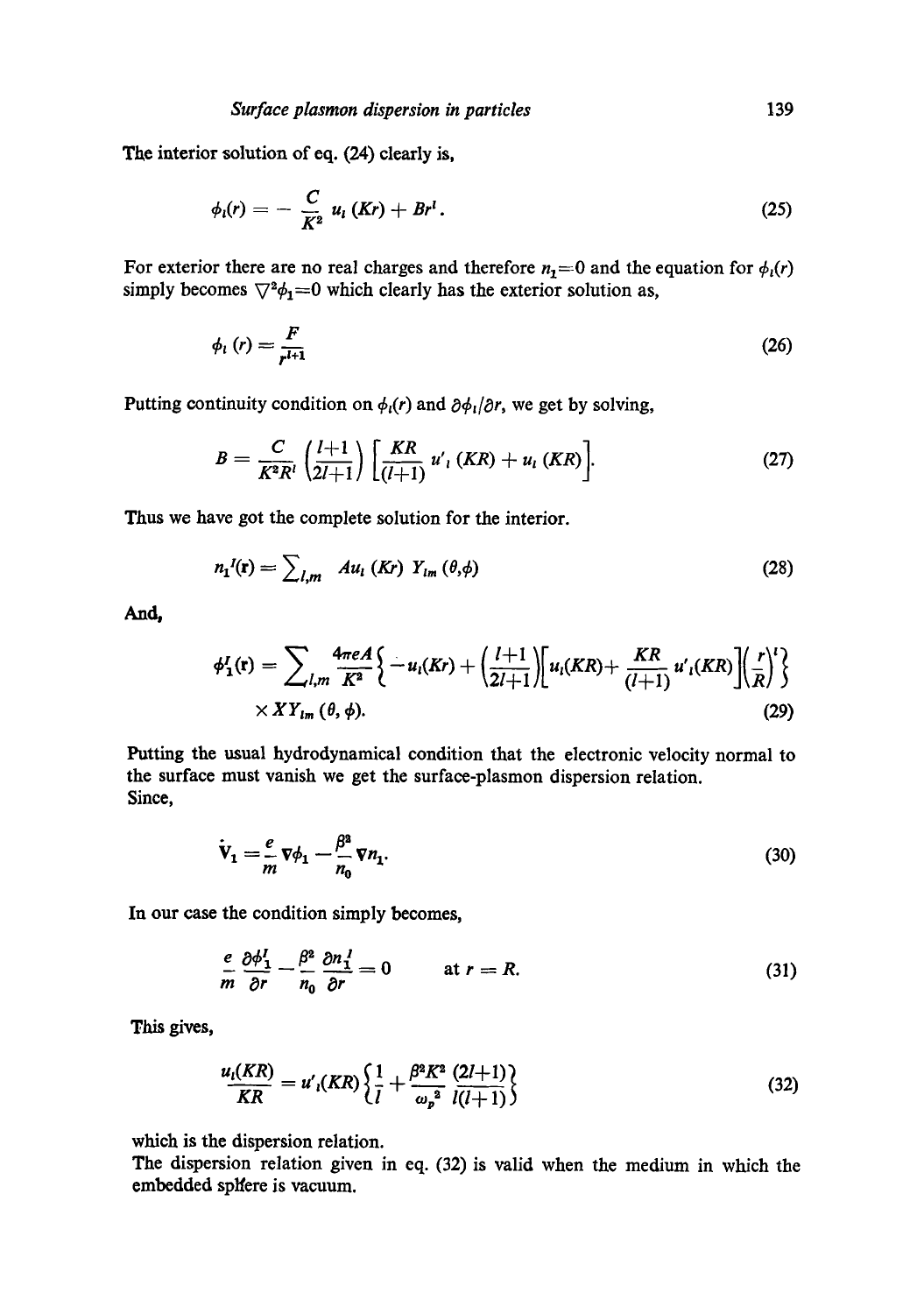If on the other hand,  $\epsilon_m$  is a dielectric constant of a medium in which the metal sphere is embedded, eq. (32) can easily be modified to,

$$
\frac{u_i(KR)}{KR} = \frac{1}{l} \left[ 1 + \frac{\beta^2 K^2}{\omega_p^2} \left( \frac{\epsilon_m l + l + 1}{\epsilon_m l + 1} \right) \right] u'_i(KR).
$$
 (33)

Equation (33) reduces to a well known cold plasma result,

$$
\omega_l^2 = \frac{l\omega_p^2}{\epsilon_m l + l + 1} \qquad \text{as } KR \to \infty \tag{34}
$$

Further, as  $l \rightarrow \infty$  eq. (34) reduces to,

$$
\omega^2=\omega_p^2/(\epsilon_m+1)
$$

which is the well known result of Stem and Ferrell (1960) for plane interface.

Actually, the model of a metal sphere with sharp density cut off in the electron density is rather artificial. If one analyses the expression (32) for  $\omega_i$  versus R, one can see that  $\omega_i$ , depends very weakly on R, increasing as R decreases. This clearly is a wrong behaviour. If one looks closely at the surface, the electron distribution oozes out, going to zero within the distance of the order of one or two Fermi wavelength. For exact profile calculation, one will have to solve the equation of Kohn and Sham (1965) and Hohenberg and Kohn (1964). This is a rather complicated density profile to handle. Benett (1970) and Feibelman (1971) investigated the plane surface with a linear density profile and have obtained a qualitatively correct behaviour of  $\omega_1$  versus R. The same problem can be tackled with different density profiles and the qualitative behaviour of the dispersion relation does not change with the nature of the profile. We assume that this is true for the sphere as well. For this case, the double step model of Boardman *et al* (1975) is rather easy to handle.

#### 2.2. *Double step model*

**We take the density of electron as** 

$$
n(r) = n_0 \quad r < R
$$
  
=  $\alpha n_0 \quad R < r < R + \triangle$   
= 0 \quad r > R + \triangle

In this case one has to solve the basic eq. (18) in three different regions. The radial solution in the three regions for density fluctuation will be,

$$
R_i(r) = A_1 u_i(Kr); \qquad r < R
$$
  
=  $B_1 u_i(K_1r) + C_1 v_i(K_1r), \qquad R < r < R + \triangle$   
= 0; \qquad r > R + \triangle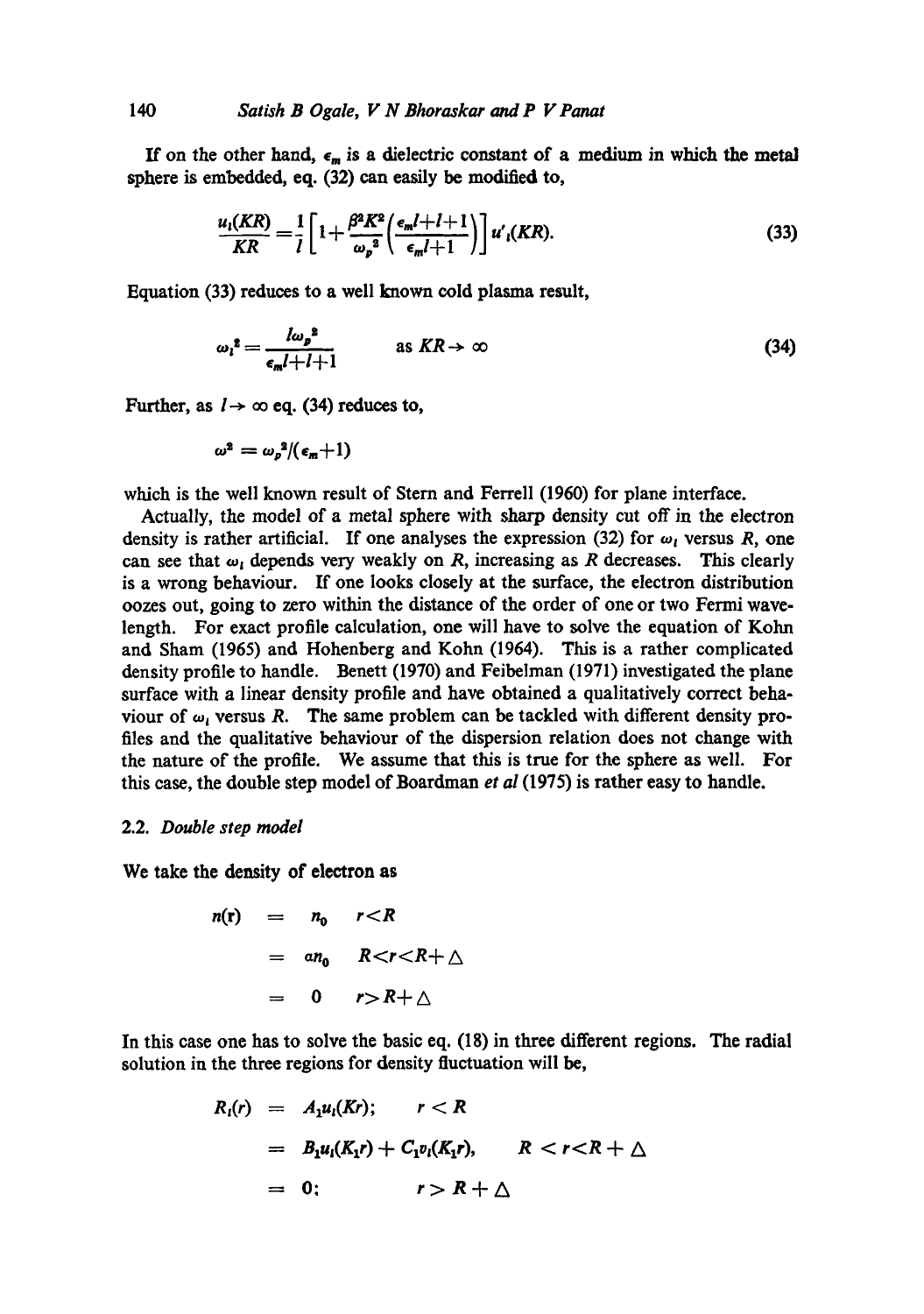**For** 

$$
K_1^2 = (\omega_l^2 - \omega_{p_1}^2)/\beta_1^2 < 0 \text{ and } K^2 < 0,
$$

 $u_{\ell}$  and  $v_{\ell}$  are modified Bessel's functions

$$
\left(\frac{\pi}{2Kr}\right)^{1/2} I_{l+(1/2)}\ (Kr)\ and\ \left(\frac{\pi}{2Kr}\right)^{1/2} I_{-l-(1/2)}\ (Kr)
$$

respectively. With this choice of a density fluctuation, one can solve Poisson's equation (analogus to eq. 23) and can obtain

$$
\phi_{l}(r) = -\frac{A_{1}}{K^{2}}u_{l}(Kr) + Dr^{l}; \quad r < R
$$
\n
$$
= -\frac{B_{1}}{K_{1}^{2}}u_{l}(K_{1}r) - \frac{C_{1}}{K_{1}^{2}}v_{l}(K_{1}r) + Er^{l} + \frac{F}{r^{l+1}}; \quad R < r < R + \triangle
$$
\n
$$
= G/r^{l+1}; \quad r > R + \triangle.
$$

Here  $\omega_{p_1}$  and  $\beta_1$  are parameters corresponding to density  $a n_0$ . The boundary conditions that fix the constants are as follows. The density fluctuation is continuous at  $r=R$  and the normal component of velocity must be continuous at R. Then we have the continuity of  $\phi_t$  and  $d\phi_t/dr$  at  $r=R$  and at  $r=R+\Delta$ . These six conditions are sufficient to express all the constants of the previous equations in terms of one. To get the dispersion relation, as usual, we impose the condition similar to eq. (31) at  $r=R+\Delta$  and we obtain,

$$
q_{1} \left\{\n \begin{array}{l}\n u'_{1} \left(K_{1} \left[R+\triangle\right]\right) \left[\n + K_{1} \frac{\omega_{p_{1}}^{2}}{\beta_{1}^{2}} \cdot \frac{1}{K_{1}} \left(\frac{l+1}{2l+1}\right)\n \right]\n \end{array}\n \right.
$$
\n
$$
\frac{l(l+1)}{(2l+1)} \frac{1}{(R+\triangle)} \frac{u_{1} \left(K_{1} \left[R+\triangle\right]\right)}{K_{1}^{2}} \frac{\omega_{p_{1}}^{2}}{\beta_{1}^{2}} - \left(\frac{R}{R+\triangle}\right)^{l+2} \frac{1}{(2l+1)} \left[\frac{u'_{1} \left(K_{1} R\right)}{K_{1}} - \frac{l}{R} \frac{u_{1} \left(K_{1} R\right)}{K_{1}^{2}} \frac{\omega_{p_{1}}^{2}}{\beta_{1}^{2}}\n \right]\n \right\} + \frac{q_{2} \left\{\n v'_{1} \left(K_{1} \left[R+\triangle\right]\right) \left[K_{1} + \frac{\omega_{p_{1}}^{2}}{\beta_{1}^{2}} \cdot \frac{1}{K_{1}} \left(\frac{l+1}{2l+1}\right)\n \right] - \frac{l(l+1)}{(2l+1)} \cdot \frac{1}{(R+\triangle)} \frac{v_{1} \left(K_{1} \left[R+\triangle\right]\right)}{K_{1}^{2}} \cdot \frac{\omega_{p_{1}}^{2}}{\beta_{1}^{2}} - \frac{l(l+1)}{(2l+1)} \cdot \frac{1}{(R+\triangle)} \frac{v_{1} \left(K_{1} \left[R+\triangle\right]\right)}{\beta_{1}^{2}} \cdot \frac{\omega_{p_{1}}^{2}}{\beta_{1}^{2}} - \frac{l(l+1)}{(2l+1)} \cdot \frac{1}{(R+\triangle)} \frac{1}{(R+\triangle)} \frac{v_{1} \left(K_{1} \left[R+\triangle\right]\right)}{\beta_{1}^{2}} \cdot \frac{\omega_{p_{1}}^{2}}{\beta_{1}^{2}} - \frac{l(l+1)}{(2l+1)} \cdot \frac{1}{(R+\triangle)} \frac{1}{(R+\triangle)} \frac{1}{(R+\triangle)} \frac{1}{(R+\triangle)} \frac{1}{(R+\triangle)} \frac{1}{(R+\triangle)} \frac{1}{(R+\triangle)} \frac{1}{(R+\triangle)} \frac{1}{(R+\triangle)} \frac{1}{(R+\triangle
$$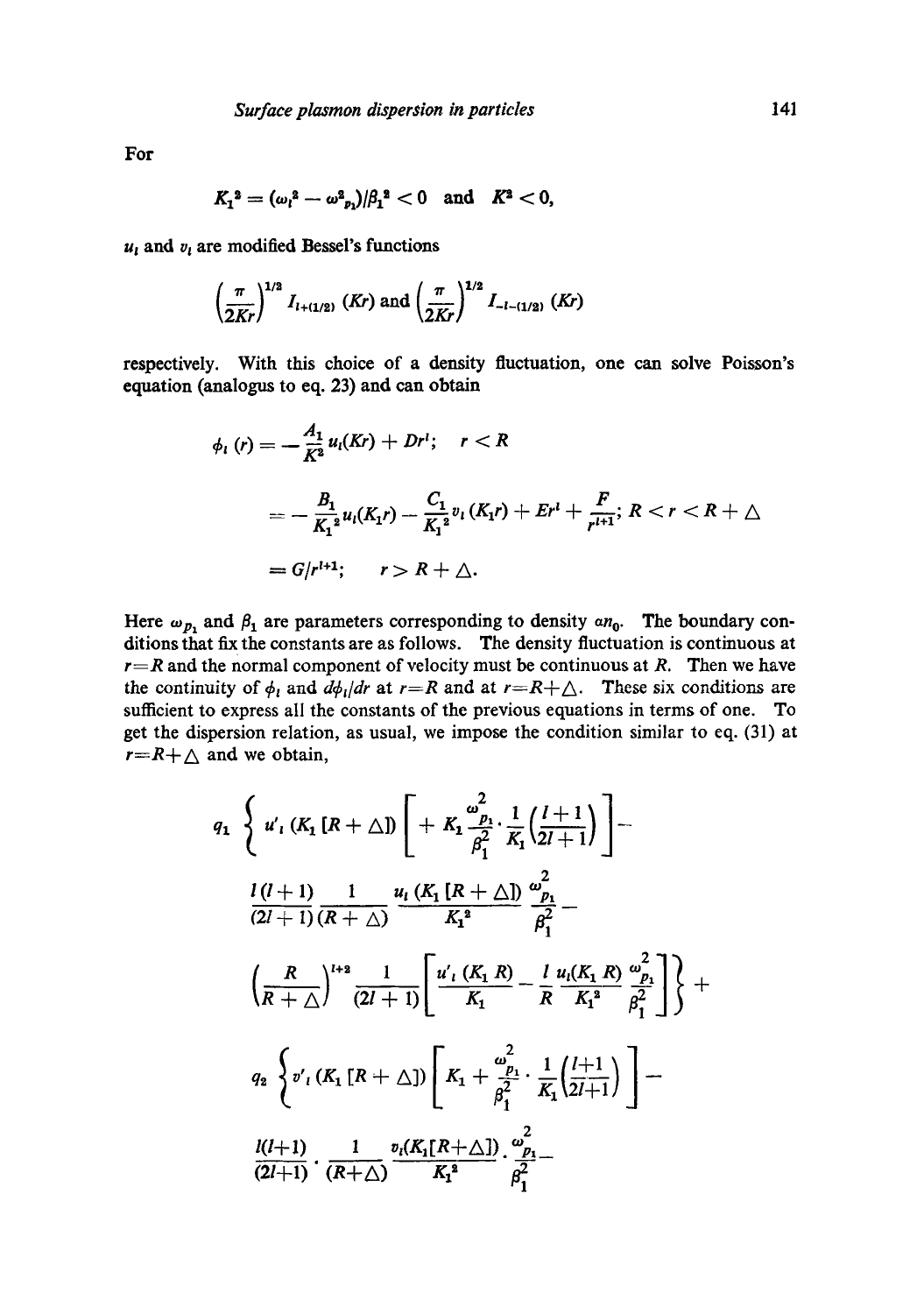142 *Satish B Ogale, V N Bhoraskar and P Y Panat* 

$$
\left(\frac{R}{(R+\triangle)}\right)^{l+2} \cdot \frac{1}{(2l+1)} \left[\frac{v_{l'}(K_1R)}{K_1} - \frac{l}{R} \frac{v_{l}(K_1R)}{K_1^2} \cdot \frac{\omega_{p_1}^2}{\beta_1^2}\right] \right\}
$$
\n
$$
= \left\{\frac{l}{R} \frac{u_{l}(KR)}{K^2} - \frac{u_{l'}(KR)}{K}\right\} \left(\frac{R}{R+\triangle}\right)^{l+2} \cdot \frac{1}{(2l+1)} \frac{\omega_{p_1}^2}{\beta_1^2}
$$
\n(35)

where,

$$
q_2 = (K_1 R)^2 [pu_{i'}(KR) u_{i}(K_1 R) - u_{i} (KR) u_{i'} (K_1 R)]
$$
  

$$
p = \left(\frac{\beta^2 K}{n_0} / \frac{\beta_1^2 K_1}{n_{0_1}}\right) \qquad \text{with } n_{0_1} = a n_0
$$

and

$$
q_1 = \frac{u_1(KR) - q_2 v_1(K_1R)}{u_1(K_1R)}.
$$

This expression, certainly not very transparent, reduces to eq. (32) when  $\triangle \rightarrow 0$ ,  $a \rightarrow 1.$ 

In this case  $K_1 \rightarrow K$ ,  $\beta_1 \rightarrow \beta$ ,  $n_0 \rightarrow n_0$ . Hence  $q_2 \rightarrow 0$  and  $q_1 \rightarrow 1$ .

The extension of the result in eq. (35) to the case when the sphere is embedded in a dielectric is straightforward.

#### 3. Discussion

The plasmon dispersion relations for both the cases discussed earlier are quite complicated and require a large computer programming and due to its inadequacy, we could not carry out intensive calculations. We have obtained a set of computer results which is sufficient to indicate the purpose behind this paper and the success achieved therein.

For our theoretical calculations we have taken the Smithard's (Smithard 1973) case of silver particles embedded in glass. For this case

$$
\beta = 3.6 \times 10^{-3} \text{c} \quad \text{and} \quad \epsilon_m = 2.3.
$$

In figure 1 we have shown the variation of  $\omega_l/\omega_p$  with R, for  $l=1$  and  $l=2$  modes. It can be clearly seen that  $\omega_i$  increases as R decreases in contradiction with the experiments.

In figure 2 we have shown the variation of  $\omega_i/\omega_p$  with R for  $\alpha = 0.12$  and  $\Delta = 2\AA$ ,  $3\text{\AA}$  and  $5\text{\AA}$ . Our calculations indicate that the trend of decrease in  $\omega_i$  with decrease in R sets in at  $\triangle \sim 2.5\text{\AA}$ ; however, a sufficiently diffused electron surface profile with  $\Delta = 5$ Å is necessary to obtain an agreement with experimental results. Though the total inhomogenity at the surface of silver particles exists over a radial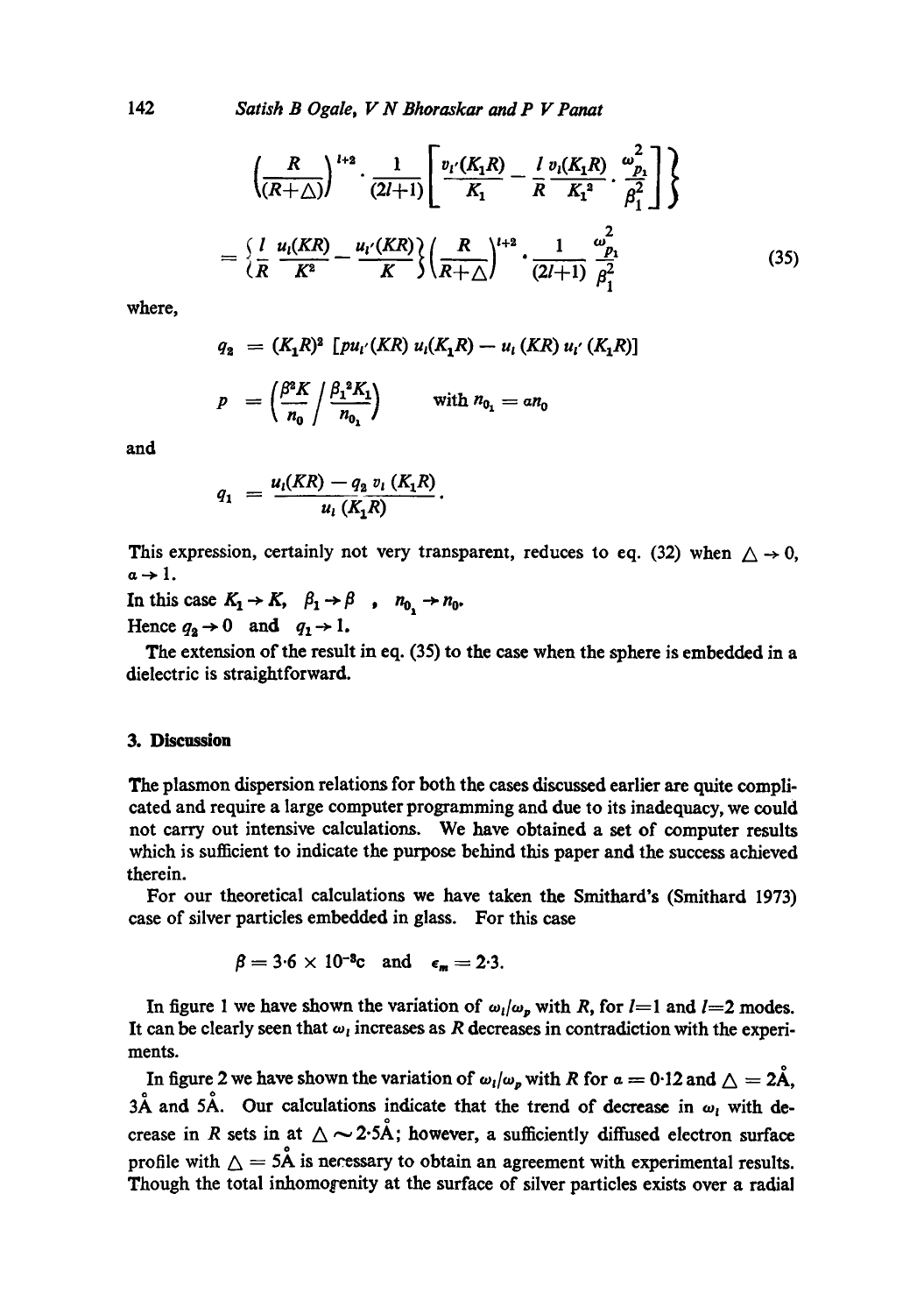

**Figure 1.** Dependence of  $\omega_l/\omega_p$  on the radius of a silver sphere embedded in glass  $(\epsilon_m = 2.3)$  for  $l=1$  and  $l=2$  modes. Here  $\omega_l$  is the surface plasmon frequency for the sharp electron density cut off at the surface.



**Figure 2.** Dependence of  $\omega_1/\omega_p$  on the radius of a silver sphere with diffused surface, embedded in glass ( $\epsilon_m$ =2.3) for  $l=1$  mode with  $\triangle$  = 2 Å, 3Å and 5Å [ $\alpha$ =0.12].

**dimension of 4-5Å; for**  $\alpha = 0.12$  **the model value of 5Å is not very realistic.** One would rather expect a value  $\triangle \sim 2.5$  to  $3\AA$ . We feel that more refined experi**mental investigations are necessary for arriving at definite conclusions. The present**  model value of  $\Delta = 5$ Å may therefore be considered as partially empirical.

**The question arises here that the shift in the frequency may occur because of photon plasmon coupling. This interaction part of the Harniltonian will naturally be** 

$$
H' = \frac{e}{c} \alpha n_0 \int \mathbf{A} \cdot \nabla \psi_1 d\tau
$$

**where A is a vector potential for photon field. By applying a second order perturba**tion theory and expressing  $\psi_1$  and A in second quantised form one can obtain the